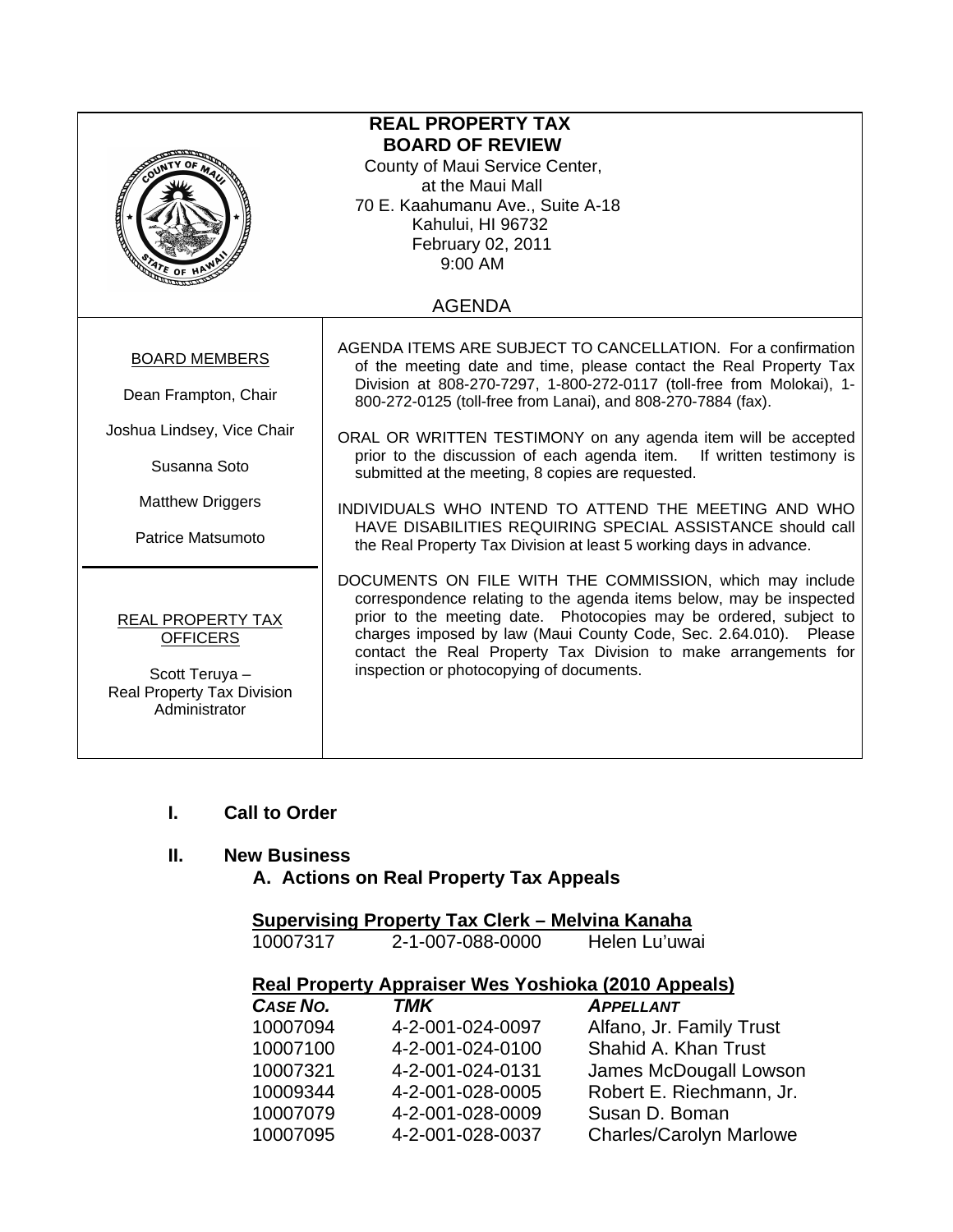# **Real Property Appraiser Wes Yoshioka (2010 Appeals cont'd)**

| <b>CASE NO.</b> | TMK              | <b>APPELLANT</b>           |
|-----------------|------------------|----------------------------|
| 10008944        | 4-2-001-028-0072 | Alan/Kathy Honniball       |
| 10007300        | 4-2-001-028-0073 | William/Stella Worden      |
| 10007167        | 4-2-001-028-0129 | Gary Skardina              |
| 10007686        | 4-2-001-028-0153 | <b>Edward/Wendy Probyn</b> |
| 10007228        | 4-2-001-028-0154 | Jun Lida                   |
| 10007373        | 4-2-002-001-0000 | Napili Kai, LTD            |
| 10007377        | 4-2-002-015-0000 | Napili Kai, LTD            |
| 10007501        | 4-2-008-014-0000 | Honolua Ridge, LLC         |
| 10009165        | 4-2-009-002-0000 | Honolua Ridge, LLC         |
| 10009176        | 4-2-009-005-0000 | Honolua Ridge, LLC         |
| 10009184        | 4-2-009-008-0000 | Honolua Ridge, LLC         |
| 10009219        | 4-2-009-015-0000 | Honolua Ridge, LLC         |
| 10009225        | 4-2-009-016-0000 | Honolua Ridge, LLC         |
| 10009356        | 4-2-009-024-0000 | R. Philip Doss             |

## **Real Property Appraiser Joy Makua (2010 Appeals)**

| CASE NO. | <b>TMK</b>       | <b>APPELLANT</b>                    |
|----------|------------------|-------------------------------------|
| 10007067 | 2-1-006-008-0000 | John M. Heily                       |
| 10007827 | 2-1-021-071-0000 | <b>Sulillo Family Partners, LTD</b> |
| 10008687 | 2-1-007-087-0000 | Aquilini Group, LP                  |
| 10007652 | 2-1-007-096-0009 | Irwin/Marilyn Carasso               |
| 10008863 | 2-1-007-096-0003 | Mountain Seas Development, LTD      |
| 10007607 | 2-1-007-103-0000 | Mountain Seas Development, LTD      |
| 10007532 | 2-1-007-107-0000 | Mountain Seas Development, LTD      |
| 10007633 | 2-1-007-108-0000 | Mountain Seas Development, LTD      |
| 10007534 | 2-1-007-109-0000 | Mountain Seas Development, LTD      |
| 10007337 | 2-1-008-062-0014 | John W. Jacobi                      |
| 10007234 | 2-1-012-002-0000 | <b>McCaffery Family Trust</b>       |
| 10007111 | 2-1-013-064-0000 | Patrick D. Nash                     |
| 10007200 | 2-1-015-087-0000 | <b>Robert Sine</b>                  |
| 10007471 | 2-1-017-051-0000 | Douglas J. Bird                     |
| 10007426 | 2-1-019-011-0000 | <b>Walter Jan Zaks</b>              |
| 10007087 | 2-1-019-083-0000 | Douglas P. Kendrick Living Trust    |
| 10007191 | 2-1-020-021-0000 | <b>Michael Toy</b>                  |
| 10007139 | 2-1-021-005-0000 | Fader/Papazian                      |
| 10007227 | 2-1-020-030-0000 | Disco House, LLC                    |
| 10007163 | 2-1-021-043-0000 | Geoffrey/Limay Flavell              |
| 10007132 | 2-1-021-072-0000 | Thomas M. Kropp                     |
| 10007418 | 2-1-024-060-0000 | <b>Robin Newbold</b>                |
| 10007421 | 2-1-024-033-0000 | Benda L. Davis                      |
| 10007170 | 2-1-024-063-0000 | David F. Horton                     |
| 10007065 | 2-1-025-018-0000 | Deborah/Van Halbach                 |
| 10007401 | 2-1-025-044-0000 | James/Dian Gruber                   |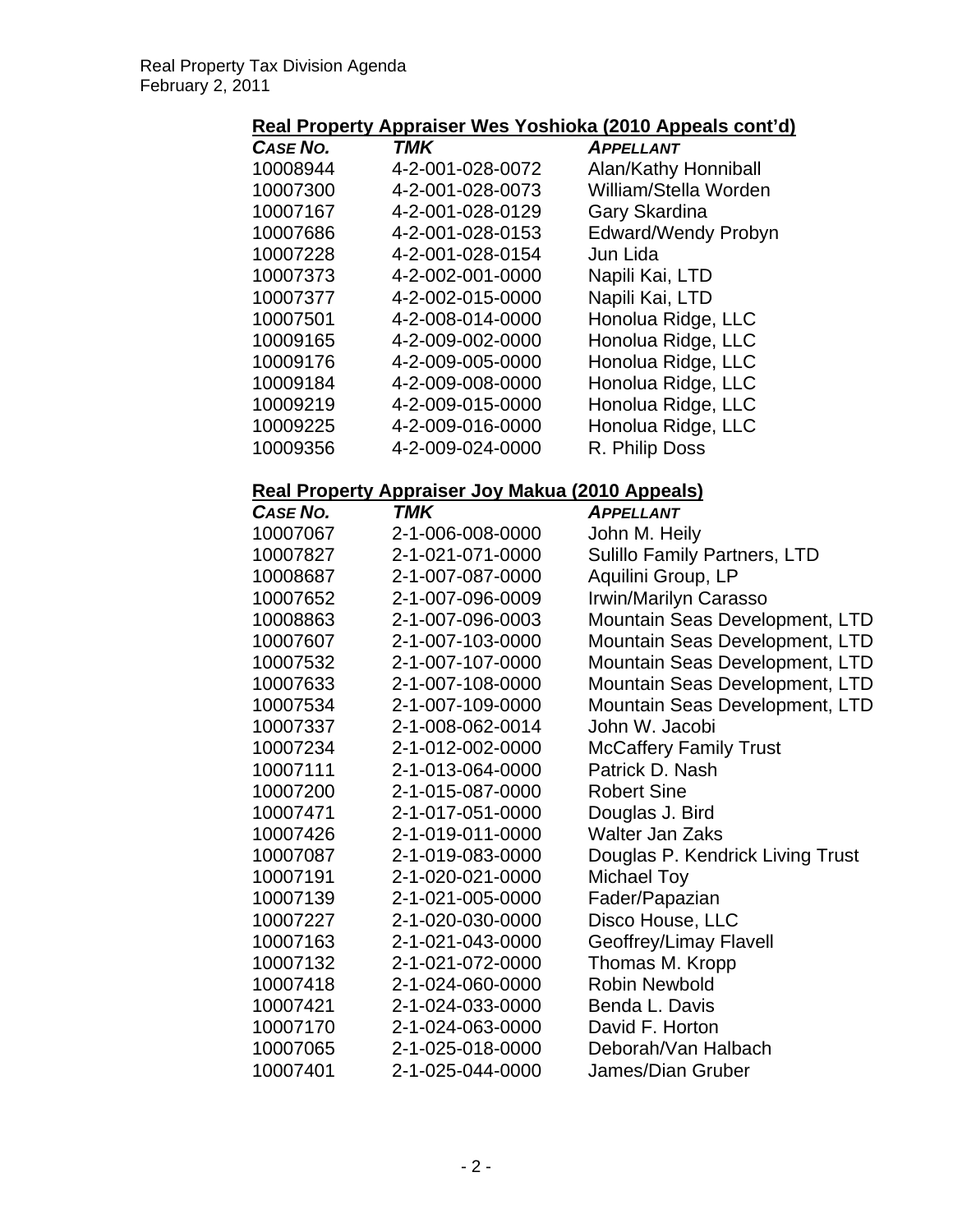## **Real Property Appraiser Joy Makua (2010 Appeals cont'd)**

| CASE NO. | <b>TMK</b>       | <b>APPELLANT</b>           |
|----------|------------------|----------------------------|
| 10007162 | 2-1-026-029-0000 | <b>Richard/Sharon Hews</b> |
| 10007586 | 2-1-026-046-0000 | Leonard H. Shapiro         |
| 10007068 | 2-1-026-058-0000 | Laurence I. Balter         |
| 10007429 | 2-1-026-063-0000 | Steven M. Holt             |
| 10007267 | 2-1-026-088-0000 | <b>Christopher Baskin</b>  |
| 10007917 | 2-1-027-023-0000 | David H. Klipstein         |

## **Real Property Appraiser Edward Pa'a (2010 Appeals)**

| CASE NO. | TMK              | <b>APPELLANT</b>              |
|----------|------------------|-------------------------------|
| 10007287 | 4-3-002-021-0066 | Frank/Josephine Borelli Trust |
| 10007070 | 4-3-002-043-0035 | William/Ronda Eddleman        |
| 10007123 | 4-3-003-015-0061 | Michael D. O'Lear             |
| 10007624 | 4-3-003-017-0006 | Lindsey Residence, LLC        |
| 10007924 | 4-3-003-017-0015 | Mary Boardman                 |
| 10007122 | 4-3-003-017-0016 | George R. Johnston            |
| 10007313 | 4-3-003-017-0018 | Donna R. Maier                |
| 10007613 | 4-3-003-017-0020 | J. R. Farley-Alaeloa III, LLC |
| 10007310 | 4-3-003-017-0022 | James Pelkey                  |
| 10007258 | 4-3-003-017-0023 | Gregory V. Ruzicka            |
| 10007192 | 4-3-003-017-0024 | Richard O. Gode               |
| 10007792 | 4-3-003-017-0025 | <b>West Family Trust</b>      |
| 10007193 | 4-3-003-017-0026 | <b>Arledge Family Trust</b>   |
| 10007340 | 4-3-003-017-0027 | <b>Brent/Kimberly Brown</b>   |
| 10007296 | 4-3-005-009-0081 | <b>Sell Living Trust</b>      |
| 10007433 | 4-3-006-013-0012 | Glasser/Palmer                |
| 10007620 | 4-3-006-013-0019 | Paul Eugene Gouge Trust       |

#### **Real Property Appraiser Kari Stockwell (2009 Appeals)**

| <b>CASE NO.</b> | TMK              | <b>APPELLANT</b> |
|-----------------|------------------|------------------|
| 09002742        | 4-3-006-044-0014 | Glasser/Palmer   |
| 09002733        | 4-3-006-044-0028 | Glasser/Palmer   |

#### **Real Property Appraiser Joshua Po'ouahi (2009 & 2010 Appeals)**

| CASE NO. | TMK              | <b>APPELLANT</b>                  |
|----------|------------------|-----------------------------------|
| 09002745 | 4-3-006-013-0012 | Glasser/Palmer                    |
| 10007553 | 3-9-002-116-0000 | SunStone Keokea, LLC              |
| 10007550 | 3-9-002-150-0000 | SunStone Keokea, LLC              |
| 10007555 | 3-9-002-151-0000 | SunStone Keokea, LLC              |
| 10007556 | 4-4-008-016-0000 | SunStone Realty Partners VII, LLC |

### **Real Property Appraiser Sandra Kuniyoshi (2009 Appeals)**

| CASE NO. | TMK              | <b>APPELLANT</b>     |
|----------|------------------|----------------------|
| 09003133 | 3-9-030-033-0000 | Edgar A. Tharpe, III |
| 09003485 | 3-9-041-002-0032 | Robert Hager, Jr.    |
| 09003200 | 3-9-042-056-0000 | Eva Methot           |
| 09005106 | 3-9-044-041-0035 | Emma H. Takayama     |